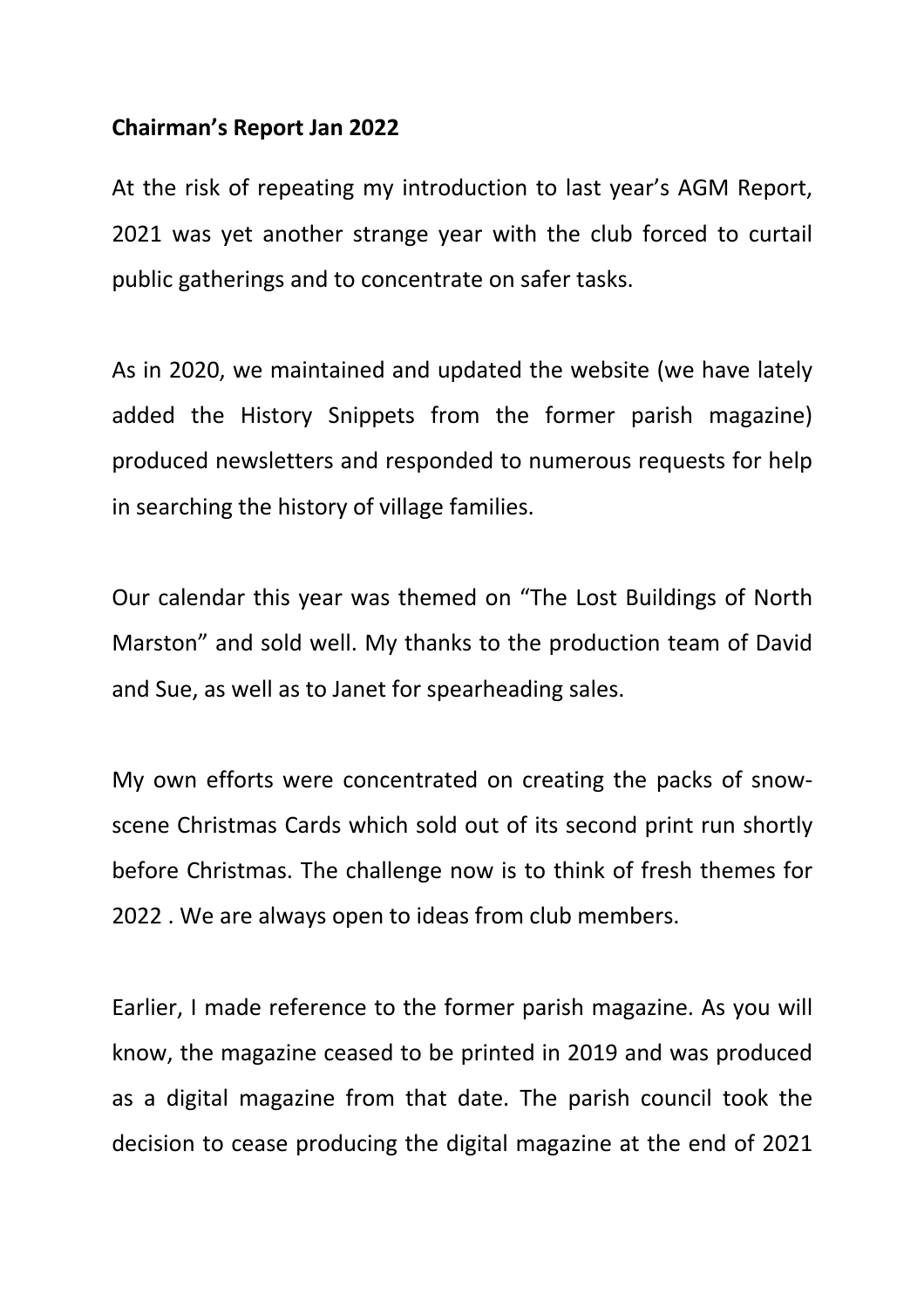and on my suggestion to disperse the content across three access points: the parish website, the North Marston and Granborough Community Facebook page and the Pew News church newsletter.

For my sins, I am the administrator of the Facebook page which basically looks after the village's news and views. It is a private group and is not for selling items. It is non-political and non-confrontational. It's about the nearest you can get to a village magazine. I urge you to have a look at it. I publish examples of the Village Gallery photographs from time to time (which the History Club inherited from Alan Williams), and of course any information about the History Club and its events. Our schedule of talks will also be promoted on the Facebook page which is currently accessed by over 300 people. This number steadily increases each week. We shall of course continue to email information to club members as well.

This coming year we intend to restart our evening talks and Sue has sent out details of these. We shall also re-start other delayed initiatives such as extending the Heritage Trail, adding a couple of new storyboards to the gallery at the Heritage Centre and continuing with the work already started on creating a war memorial on the outside of the Memorial Hall. Next year sees the centenary of the opening of the Memorial Hall, so a fitting time to achieve this objective.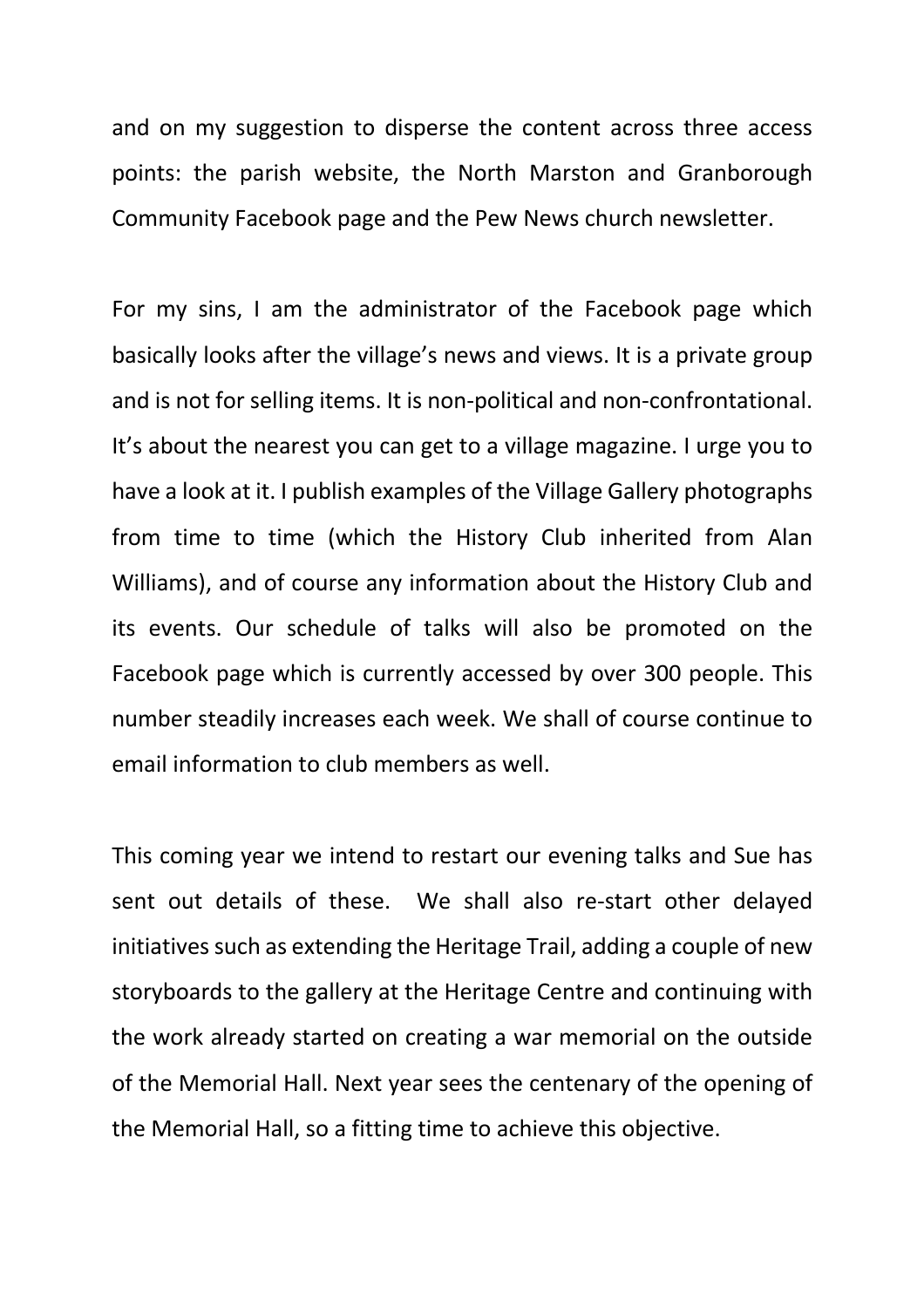As ever, I sincerely thank the Club's Executive Committee for all their hard work on your behalf. Although 2021 was another strange year, their commitment has never wavered. David has done a sterling job in his first full year as our Treasurer, as well as providing the hosting for these Zoom meetings and mastering the black arts of on-line calendar production.

## oooOOOooo

I apologise for introducing a sad note, but it's important to pause and reflect that at the end of 2021, the History Club lost a true friend, Eddie Parsley. Eddie was always keen to help us to sell items at The Shop, and through his efforts, the Club has gained enormously. His cheerful humour created the ideal public face for The Shop and it is hard to imagine how he can be replaced. Thank you Eddie, we always felt we were in safe hands entrusting our books, cards or calendars to your salesmanship.

## oooOOOooo

And so, forward into 2022 with whatever "new normal" that brings. The world we know has changed a lot in the last year, and no doubt will continue to change. But one constant is people's interest in the